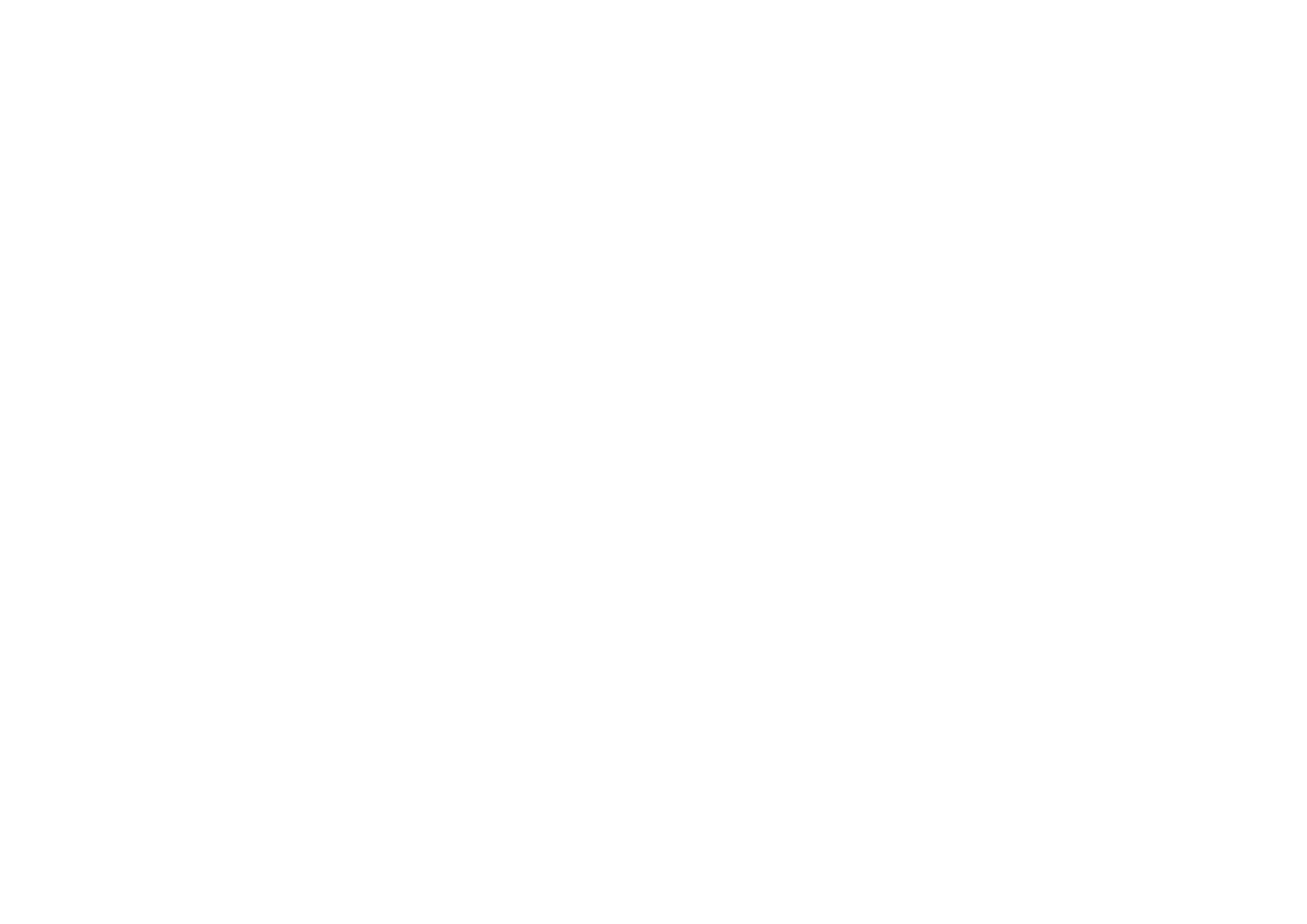| <b>CHAPTER</b>                                                    | Page |
|-------------------------------------------------------------------|------|
| 1.0 - SUMMARY OF PROCESS                                          |      |
| 2.0 - INTRODUCTION                                                | 2    |
| 3.0 - SUSTAINABILITY APPRAISAL TARGETS AND INDICATORS CONSULTATON | 3    |
| 4.0 - RESULTS OF SA TARGETS AND INDICATORS CONSULTATION           | 11   |
| 5.0 - CONCLUSION                                                  | 18   |

### **APPENDICES**

| APPENDIX 1 - SA TARGETS AND INDICATORS CONSULTATION BODIES |  |
|------------------------------------------------------------|--|
|------------------------------------------------------------|--|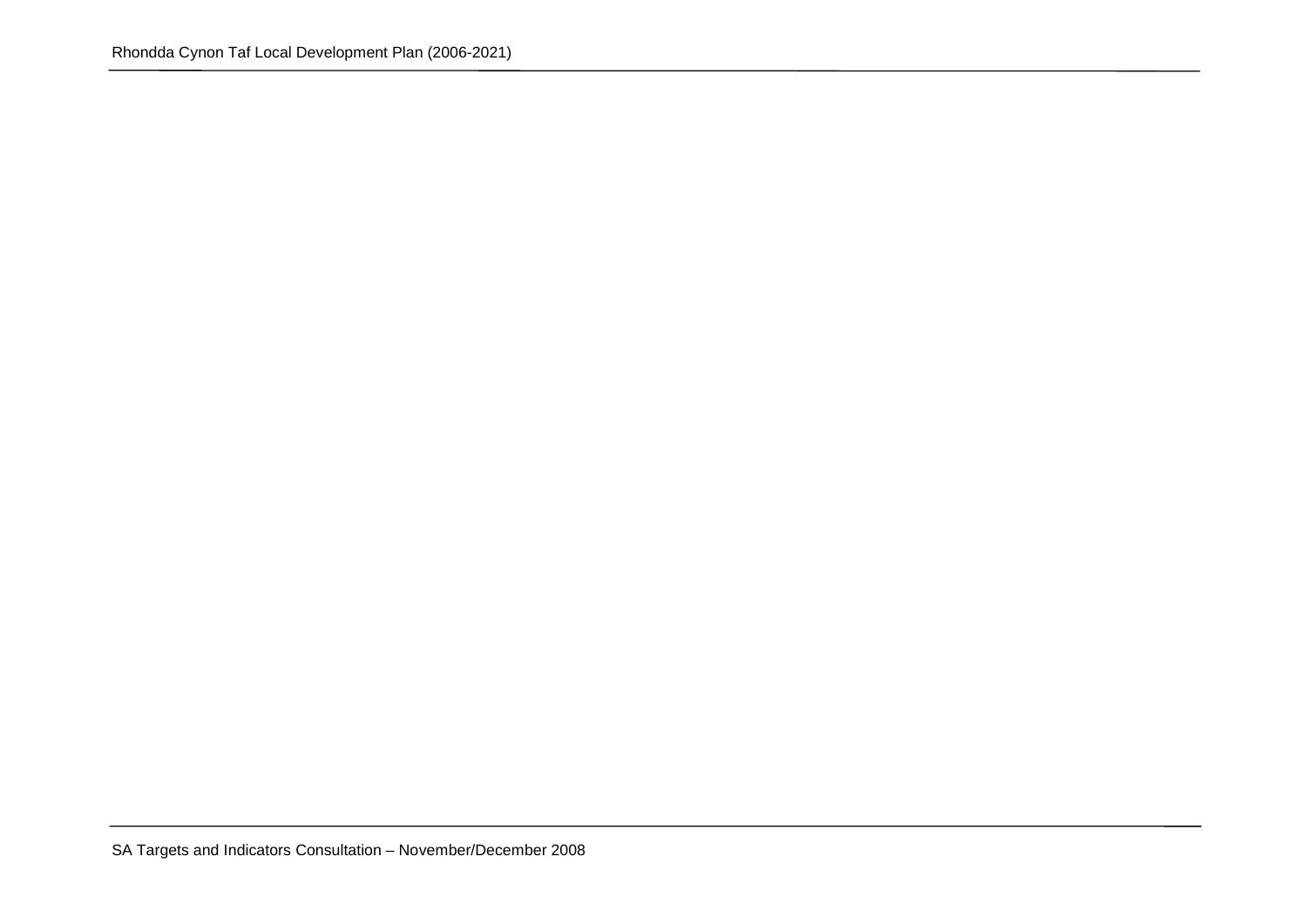### **1.0 SUMMARY OF PROCESS**

1.1 In order for a Monitoring Strategy to be prepared that will observe the sustainability effects of the Local Development Plan (LDP), the Council has developed and consulted on an up-to-date set of targets and indicators, that will meet monitoring requirements for both the LDP and the Sustainability Appraisal (SA) process.

### STAGE 1 – SUSTAINABILITY APPRAISAL (SA) TARGETS AND INDICATORS CONSULTATION

### **Purpose:**

To seek the view of neighbouring local authorities in SE Wales, consultees, members of the public and internal Council departments on the revised list of targets and indicators (a list of all consultation bodies consulted on the SA targets and indicators is available to view in Appendix 1).

### **Process:**

A covering letter, representation form, briefing note and revised list of SA targets and indicators was available to view on the Council website, in Council owned libraries across Rhondda Cynon Taf and was also sent to neighbouring authorities and consultees listed in Appendix 1.

### **Output:**

To efficiently monitor the sustainability effects of the LDP and SA process.

1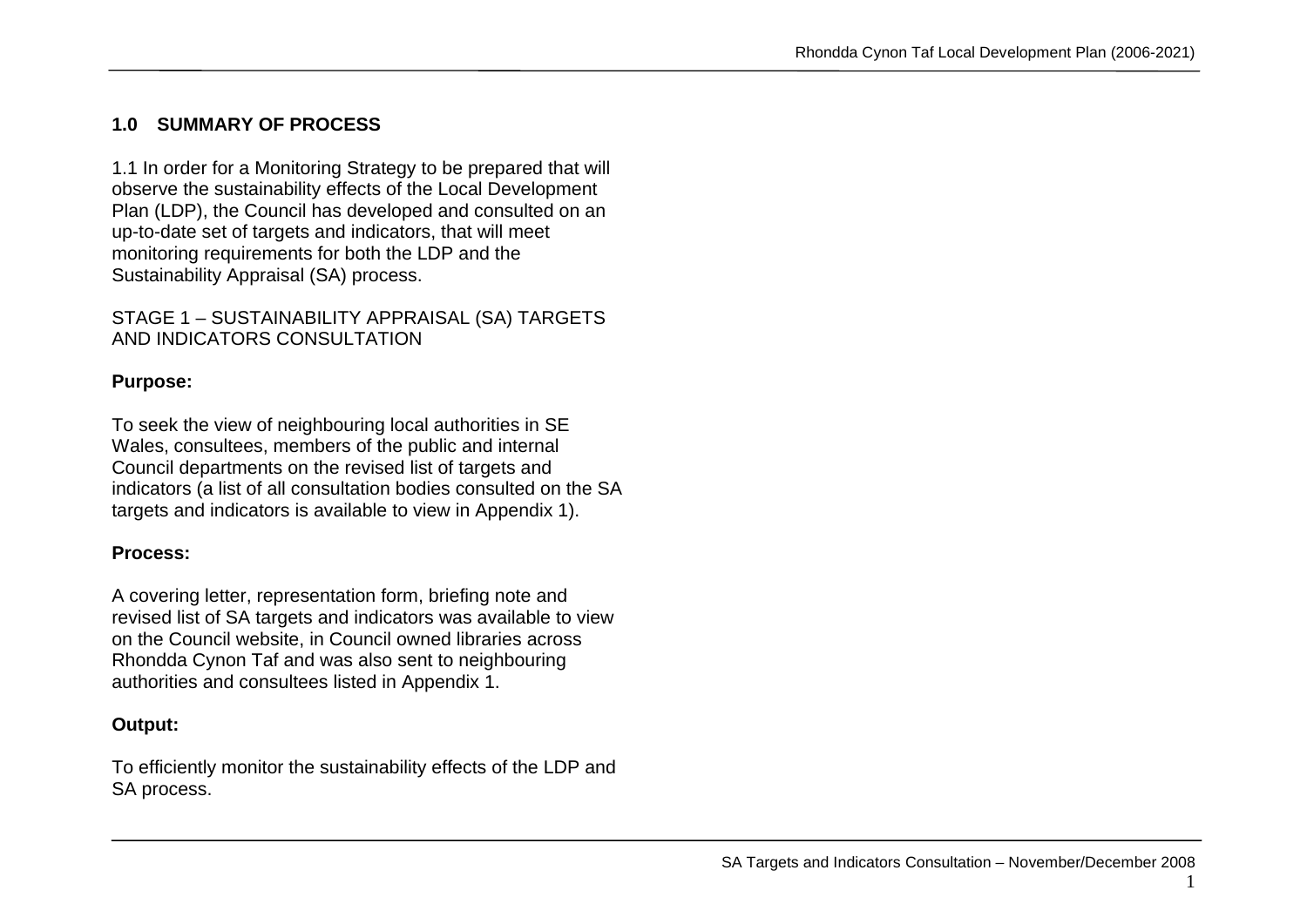### **2.0 INTRODUCTION**

2.1 In early 2006 a scoping process for the Sustainability Appraisal (SA) was carried out to ensure the SA covered key sustainability issues relevant to the development planning system in Rhondda Cynon Taf. The scoping process not only developed an understanding of key sustainability problems, issues and opportunities, but also acknowledged wide recognition of the current and predicted social, economic and environmental characteristics of Rhondda Cynon Taf.

2.2 An SA Framework was compiled which included a list of 16 SA Objectives that aim to resolve the problems and issues identified in the previous scoping exercise. The key sustainability issues in Rhondda Cynon Taf and the draft SA Framework were debated and agreed at a Technical Workshop with key stakeholders in January 2006. This approach and proposals for minimising the sustainability impact in the Local Development Plan (LDP) were presented in an SA Scoping Report in March 2006.

2.3 The Planning Act (2004) and the SEA Directive require a Monitoring Strategy to be prepared that will observe the sustainability effects of the Local Development Plan (LDP). The Council have developed an up-to-date set of targets and indicators that will meet monitoring requirements for both the LDP and the SA process. The Council have reviewed the existing 48 SA targets and indicators in line with the 2007 Rhondda Cynon Taf Improvement Plan, the sustainability issues identified in the SA Scoping Report and the SA of the Preferred Strategy, in order to produce a smaller and more

manageable list of 21 SA targets and indicators that are more specific to issues in Rhondda Cynon Taf.

### **2.4 Sustainability Appraisal (SA) Targets and Indicators Consultation**

2.5 A consultation on the 21 SA targets and indicators commenced on Wednesday 12<sup>th</sup> November 2008 for five weeks until 5pm on Thursday 18<sup>th</sup> December 2008.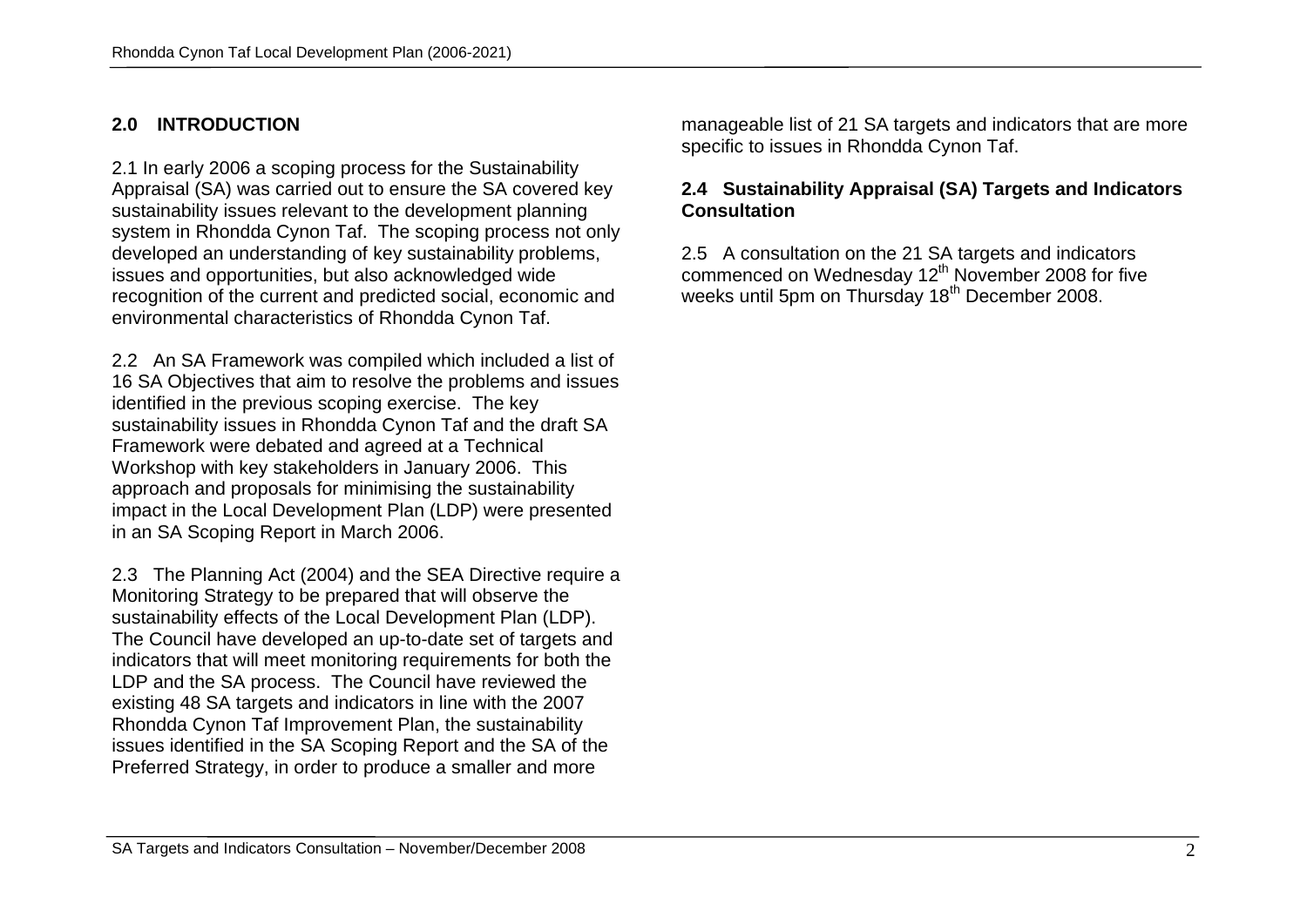#### **3.0 SUSTAINABILITY APPRAISAL TARGETS AND INDICATORS CONSULTATON**

3.1 On the 10<sup>th</sup> November 2008 the information listed below was delivered to libraries and sent to consultation bodies outlined in Appendix 1. The following information was also available for comment on the Council's website (http://rhondda-cynon-taff.gov.uk):

- Covering letter;
- Letter to libraries;
- Briefing note to SA targets and indicators;
- List of revised SA targets and indicators
- SA targets and indicators representation form.

|          |           | Please ask for: | Miss R. Stephens |
|----------|-----------|-----------------|------------------|
|          |           | Gofynnwch am:   | 01443 495195     |
|          |           |                 | □                |
| Our Ref: | Your Ref: | Date:           | 10th November    |
| Ein cyf: | Eich cyf: | Dyddiad:        | 2008             |

#### Rhondda Cynon Taf Local Development Plan: Sustainability Appraisal: Targets and Indicators Consultation

As part of the Local Development Plan (LDP) process Rhondda Cynon Taf County Borough Council are undertaking a consultation on the Sustainability Appraisal (SA): Targets and Indicators. Please find a copy enclosed.

The SA: Targets and Indicators Consultation will commence for five weeks on 12<sup>th</sup> November 2008. Representation forms should be completed and returned to Development and Regeneration, Rhondda Cynon Taf County Borough Council, Floor 5, Ty Pennant, Mill Street, Pontypridd, CF37 2SW no later than 5pm on the 18<sup>th</sup> December 2008.

Should you wish to discuss the consultation or have any further queries relating to the LDP process, please do not hesitate to contact me on the above telephone number.

Yours sincerely,

**Covering Letter:**

Nicola Gullev Spatial Development Manager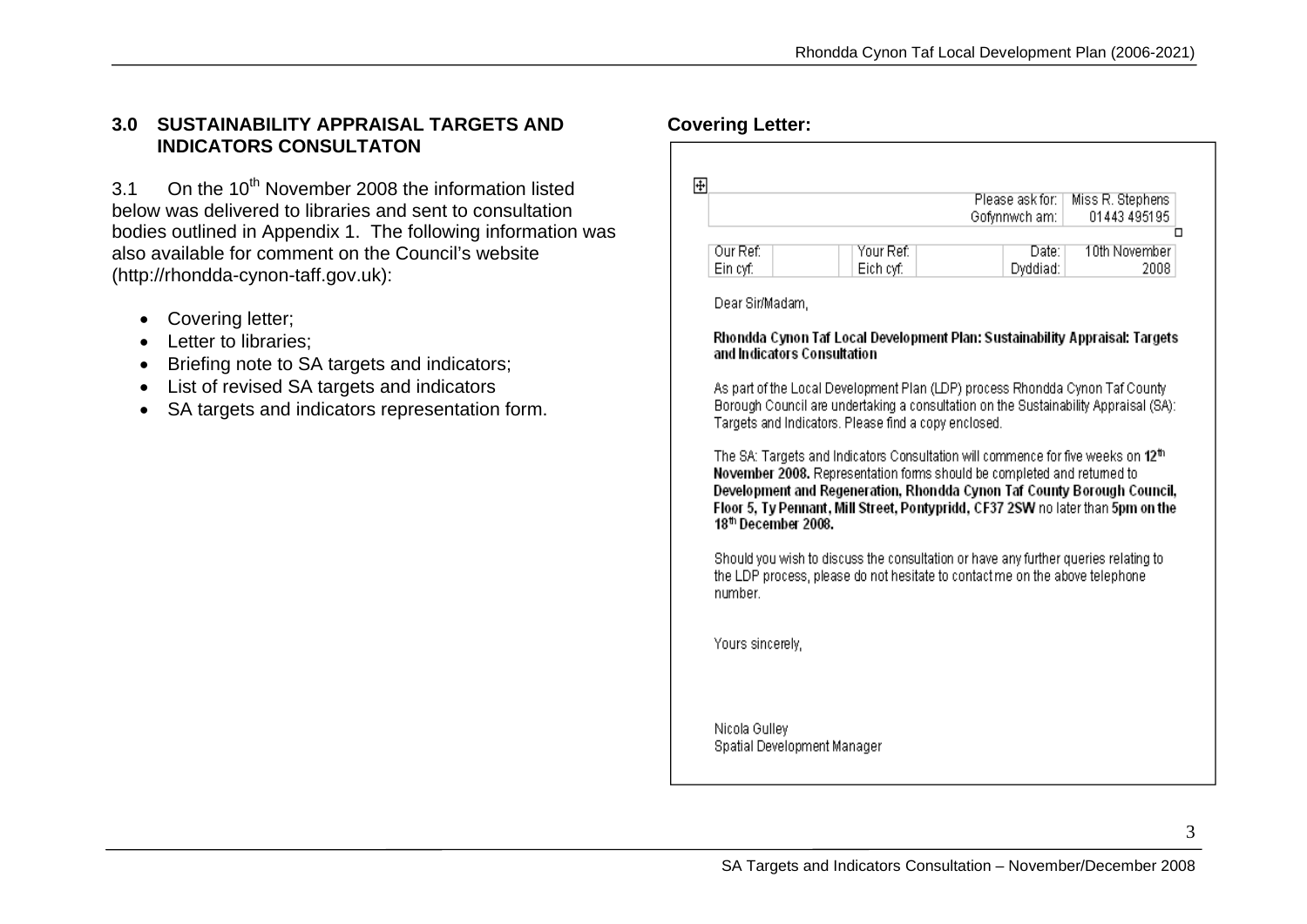| Our Ref:<br>Ein cyf: | Your Ref:<br>Eich cyf: | Date:  <br>Dyddiad: | 10th November<br>2008 |
|----------------------|------------------------|---------------------|-----------------------|

Dear Colleague,

#### Rhondda Cynon Taf Local Development Plan: Sustainability Appraisal **Targets and Indicators Consultation**

As part of the Local Development Plan (LDP) process the Council will shortly be undertaking a public consultation on the Sustainability Appraisal (SA) Targets and Indicators. As part of this process, we have informed people that the attached Sustainability Appraisal Targets and Indicators Consultation Pack and Representation Forms is available to view in all the libraries across the County Borough.

I would be grateful if you could keep the attached document available to view at your main reception desk. Additional copies of the pack and accompanying representation forms are available from the Council on request.

Please do not hesitate to contact the Development Planning team direct on 01443 495193 if you need any further information or if there are any enquiries vour staff are unable to deal with.

Many thanks for your assistance.

Yours sincerely,

Nicola Gulley **Spatial Development Manager** 

### **Letter to Libraries: Briefing note to SA targets and indicators:**

#### 1.0 Sustainability Appraisal (SA) Targets and Indicators

In early 2006 a scoping process for the Sustainability Appraisal (SA) was carried out to ensure the SA covered key sustainability issues relevant to the development planning system in Rhondda Cynon Taf. The scoping process not only developed an understanding of key sustainability problems. issues and opportunities, but also acknowledged wide recognition of the current and predicted social, economic, and environmental characteristics of Rhondda Cynon Taf.

A SA Framework was compiled which included a list of 16 SA Objectives that aim to resolve the problems and issues identified in the previous scoping exercise. The key sustainability issues in Rhondda Cynon Taf and the draft SA Framework were debated and agreed at a Technical Workshop with key stakeholders in January 2006. This approach and proposals for minimising the sustainability impact in the Local Development Plan (LDP) were presented in a SA Scoping Report in March 2006.

#### 2.0 Monitoring the Implementation of the Local Development Plan (LDP)

The Planning Act (2004) and the SEA Directive require a Monitoring Strategy to be prepared that will observe the sustainability effects of the Local Development Plan (LDP). The Council have developed an up to date set of targets and indicators that will meet monitoring requirements for both the

LDP and the SA process. The Council have reviewed the existing 48 SA targets and indicators in line with the 2007 Rhondda Cynon Taf Improvement Plan, the sustainability issues identified in the SA Scoping Report and the SA of the Preferred Strategy, in order to produce a smaller and more manageable list of 21 SA targets and indicators that are more specific to issues in Rhondda Cynon Taf.

#### 3.0 Sustainability Appraisal (SA) Targets and Indicators Consultation

Illustrated below, in Council Libraries and on the Council's website (http://rhondda-cynon-taff.gov.uk) are the updated 21 SA targets and indicators that will monitor the main sustainability effects of the LDP and the SA. A consultation on the SA targets and indicators will commence on Wednesday 12<sup>th</sup> November 2008 and last for 5 weeks until Thursday 18th December 2008.

Rhondda Cynon Taf County Borough Council will be inviting comments and suggestions on the SA targets and indicators and has therefore attached a representation form to be completed and returned to Development and Regeneration. Rhondda Cynon Taf County Borough Council, Floor 5, Ty Pennant, Mill Street Pontypridd, CF37 2SW to be received no later than 5pm on 18th December 2008.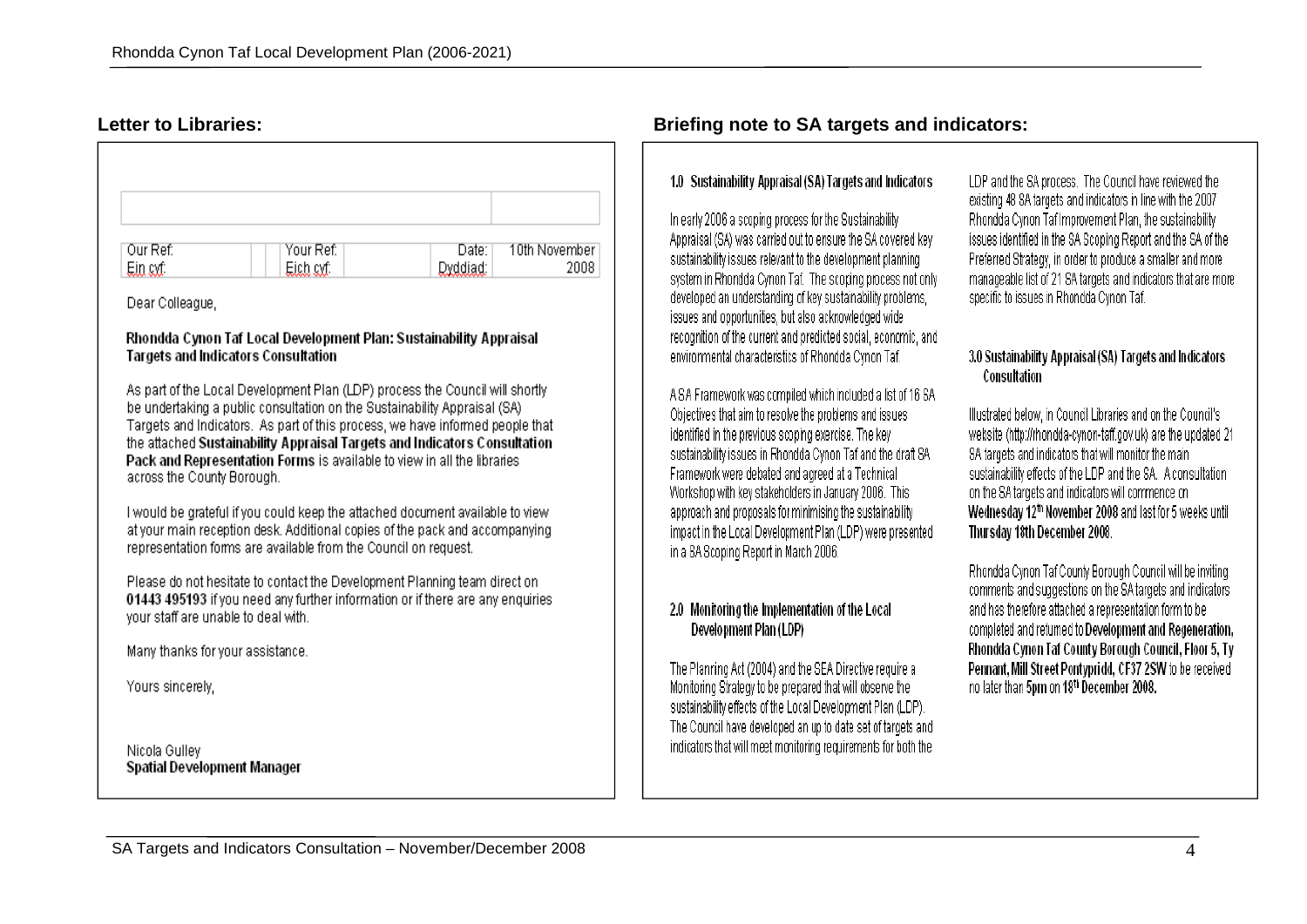## **List of revised SA targets and indicators:**

| <b>SA Target</b>                                                                                                                                                                   | <b>SA Indicator</b>                                                                                                                              |
|------------------------------------------------------------------------------------------------------------------------------------------------------------------------------------|--------------------------------------------------------------------------------------------------------------------------------------------------|
| 1. Housing                                                                                                                                                                         |                                                                                                                                                  |
| Reduce discrepancies<br>between requirement<br>and availability of<br>affordable and special<br>needs housing stock.                                                               | Number of new affordable<br>housing units provided<br>during the year as a<br>percentage of all new<br>housing units provided<br>during the year |
| 2. Culture and Heritage                                                                                                                                                            |                                                                                                                                                  |
| Reduce number of<br>buildings on at risk<br>register (year on year)<br>(target could also<br>include scheduled<br>ancient monuments &<br>number of conservation<br>areas reviewed) | Buildings at Risk (absolute<br>number)                                                                                                           |
| Maintain/protect<br>locally designated sites<br>of cultural value and<br>areas of high<br>archaeological value                                                                     | Number of Designated<br>Sites with Management<br>Plans                                                                                           |

| <b>SA Target</b>                                                          | <b>SA Indicator</b>                                                                                                                                                                                                           |
|---------------------------------------------------------------------------|-------------------------------------------------------------------------------------------------------------------------------------------------------------------------------------------------------------------------------|
| 3. Communities                                                            |                                                                                                                                                                                                                               |
| Improve access to public<br>transport and community<br>facilities for all | Percentage of total<br>population with access<br>to services                                                                                                                                                                  |
| Increase % of people with<br>qualifications and improve<br>skills         | Number of enrolments<br>on adult education<br>courses per 1000<br>population<br>% of 15/16 year olds<br>achieving the 'core<br>subject indicator' (grade<br>C in GCSE English or<br>Welsh and Science in<br>combination)<br>5 |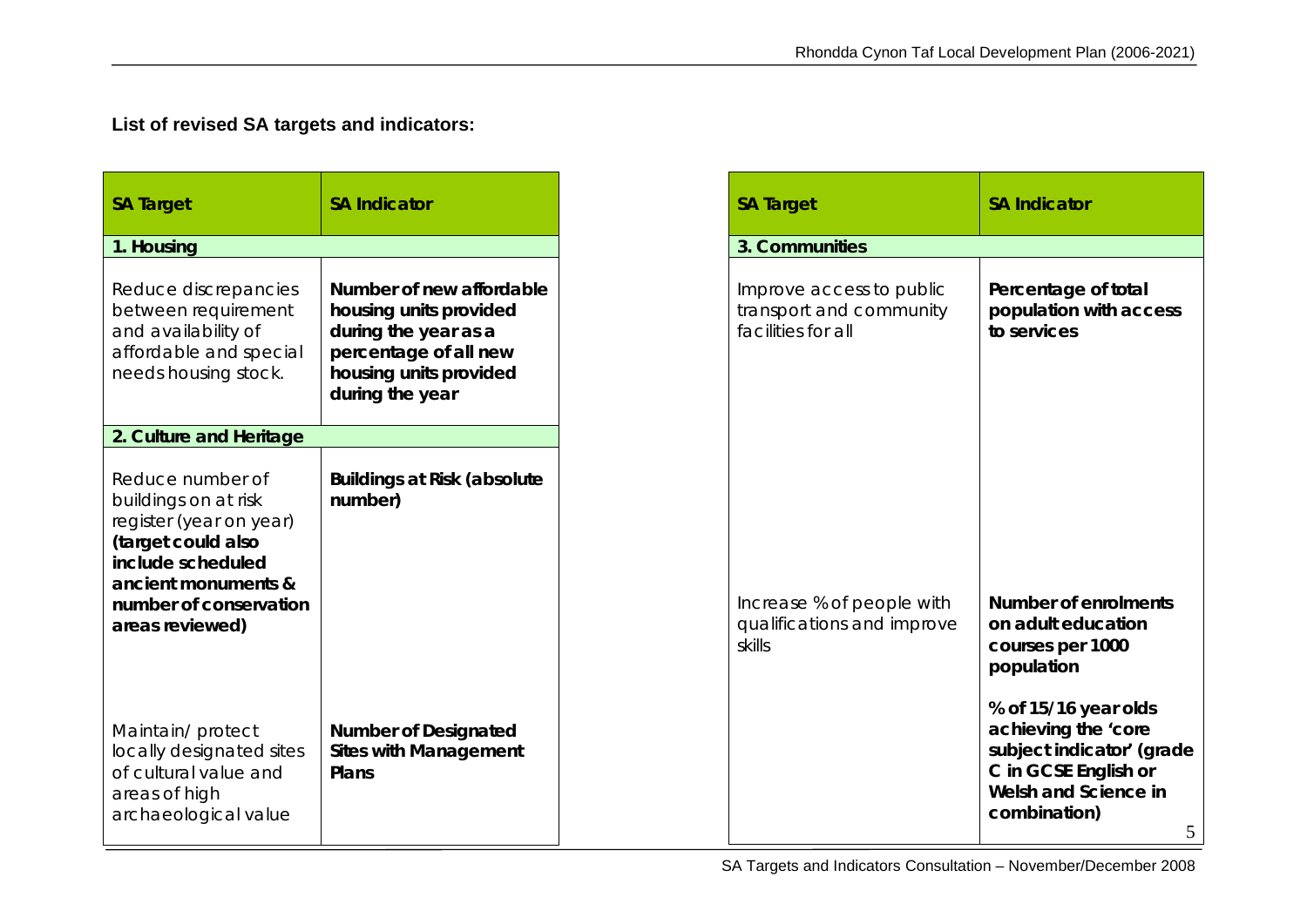| <b>SA Target</b>                                                                   | <b>SA Indicator</b>                                                                                                                                      |
|------------------------------------------------------------------------------------|----------------------------------------------------------------------------------------------------------------------------------------------------------|
| 4. Health                                                                          |                                                                                                                                                          |
| Increase access to<br>recreation and sports<br>facilities                          | Number of visits to indoor<br>and outdoor sports and<br>recreational facilities per<br>1000 population                                                   |
| 5. Economy                                                                         |                                                                                                                                                          |
| Broaden the Economic<br>base by creating more<br>varied and stronger<br>businesses | Economic activity by<br>sector                                                                                                                           |
| 6. Employment                                                                      |                                                                                                                                                          |
| Increase opportunities<br>to work within the<br>district.                          | [%] increase in local job<br>growth by sector/<br>reduction in numbers of<br>economically inactive<br>[%] of resident working<br>age population employed |

| <b>SA Target</b>                                                                                         | <b>SA Indicator</b>                                                                                                              |  |
|----------------------------------------------------------------------------------------------------------|----------------------------------------------------------------------------------------------------------------------------------|--|
| 7. Transport                                                                                             |                                                                                                                                  |  |
| All new developments<br>located to support and<br>encourage sustainable<br>travel choices                | % [or absolute number<br>of] development that<br>delivery sustainable<br>transport solutions                                     |  |
| 8. Built Environment                                                                                     |                                                                                                                                  |  |
| Promote improved design<br>standards and encourage<br>community participation in<br>the planning process | % (or number of) new<br>developments and<br>buildings meeting<br><b>BREEAM and/or Code for</b><br>Sustainable Homes<br>Standards |  |
| 9. Landscape                                                                                             |                                                                                                                                  |  |
| Achieve favourable<br>conditions of nationally and<br>locally important landscape<br>designations        | % designations reporting<br>favourable condition<br>status                                                                       |  |
| 10. Biodiversity                                                                                         |                                                                                                                                  |  |
| Protect and enhance<br>biodiversity and geodiversity<br>of the area                                      | % change in RCT BAP<br>priority habitats and<br>species                                                                          |  |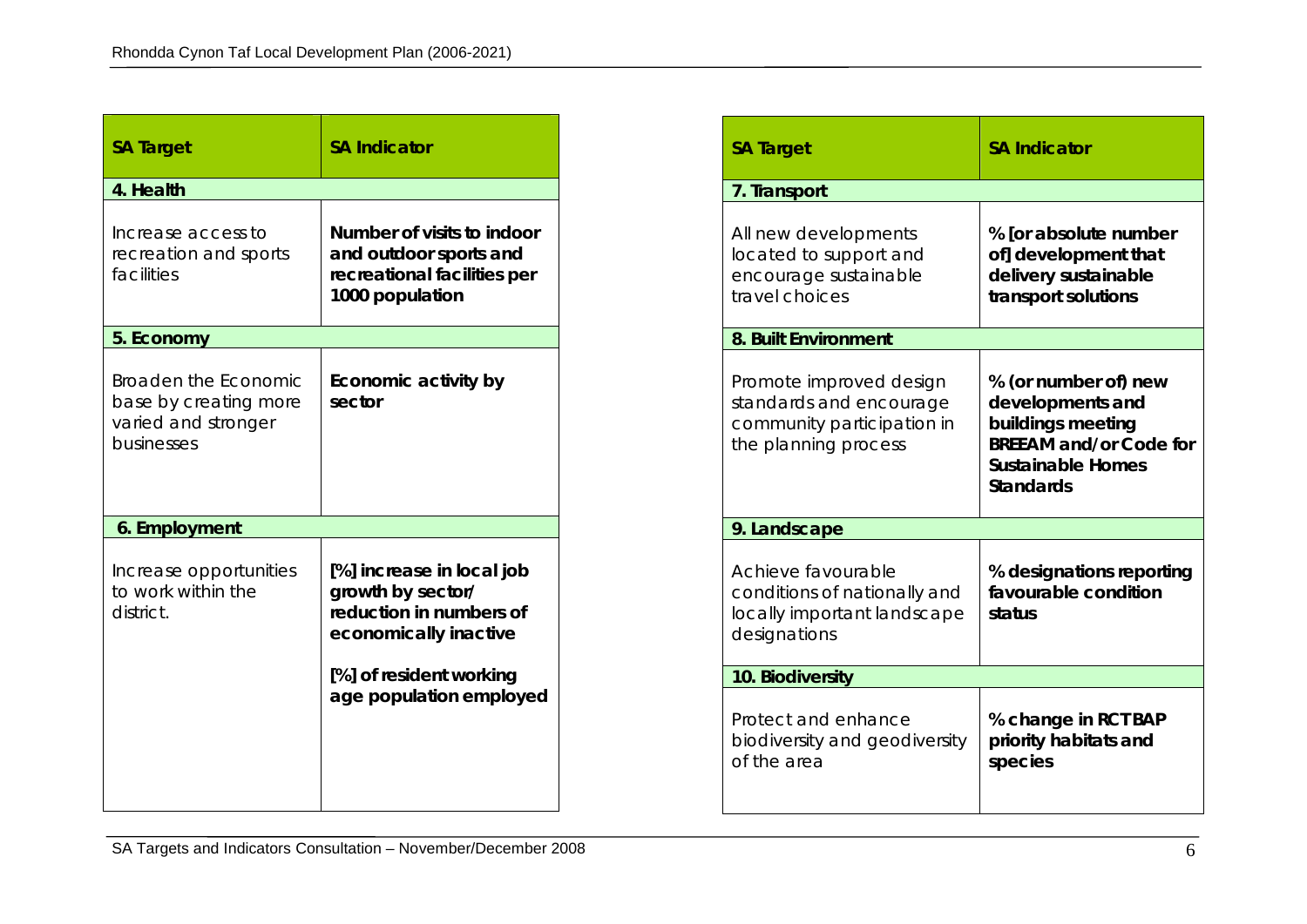| <b>SA Target</b>                                                                        | <b>SA Indicator</b>                                                                                                                                 |  |
|-----------------------------------------------------------------------------------------|-----------------------------------------------------------------------------------------------------------------------------------------------------|--|
| 11. Water                                                                               |                                                                                                                                                     |  |
| Promote sustainable<br>water resource<br>management                                     | % [or number of as<br>proportion of total] of new<br>development with<br>integrated sustainable<br>drainage systems                                 |  |
| Reduce Flood risk to<br>people, property and<br>maintain integrity of the<br>floodplain | Amount of development<br>in C1 and C2 defined by<br><b>TAN 15</b>                                                                                   |  |
| 12. Climate Change                                                                      |                                                                                                                                                     |  |
| Reduce greenhouse<br>gas emissions                                                      | % change in carbon<br>dioxide emissions in the<br>housing stock                                                                                     |  |
| 13. Energy                                                                              |                                                                                                                                                     |  |
| Improve energy<br>efficiency and maximise<br>the use of renewable<br>energy             | % reduction in energy use<br>in housing stock                                                                                                       |  |
| Encourage energy<br>efficient design in<br>development                                  | % [or number of as<br>proportion of total] new<br>developments and<br>buildings meeting BREEAM<br>and/or Code for<br>Sustainable Homes<br>Standards |  |

| <b>SA Target</b>                                                                 | <b>SA Indicator</b>                                                                                                                                                           |
|----------------------------------------------------------------------------------|-------------------------------------------------------------------------------------------------------------------------------------------------------------------------------|
| 14. Land and Soils                                                               |                                                                                                                                                                               |
| Increase proportion of<br>development on previously<br>developed land            | The number of new<br>housing units provided<br>during the year on<br>previously developed<br>land as a percentage<br>of all new housing<br>units provided during<br>the year. |
| 15. Waste                                                                        |                                                                                                                                                                               |
| Reduce tonnage of waste to<br>landfill                                           | % of municipal wastes<br>sent to landfill                                                                                                                                     |
| Move Waste up the Waste<br>Hierarchy                                             | % of municipal waste<br>reused and/or<br>recycled                                                                                                                             |
| 16. Minerals                                                                     |                                                                                                                                                                               |
| Increase % of secondary and<br>recycled aggregate sources<br>in all developments | % use of aggregates<br>from secondary and<br>recycled sources                                                                                                                 |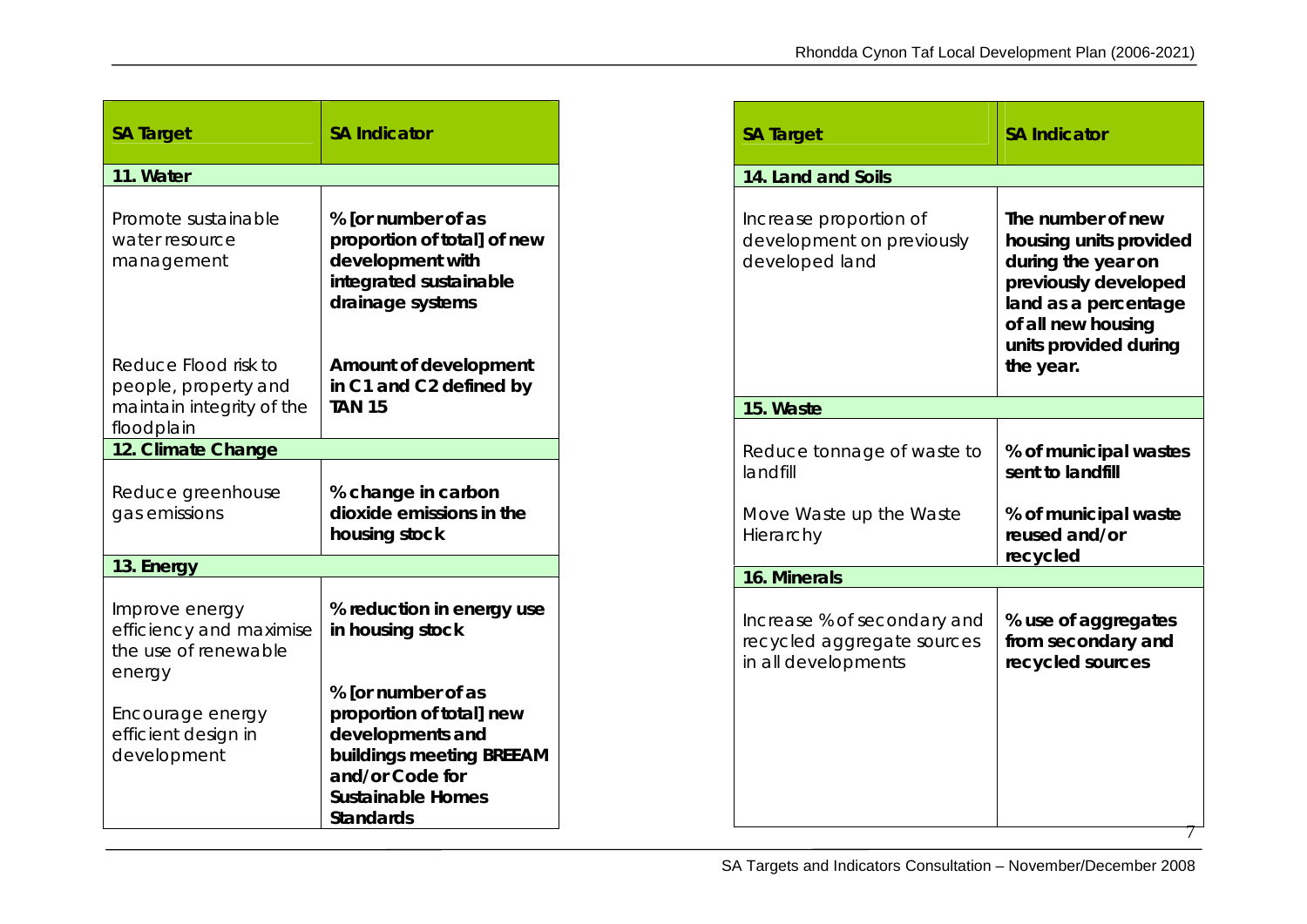### **SA targets and indicators representation form:**

| rhondda cynon tal<br>local development plan<br>cynllun datblygu lleol                  |                                                                                                                                                | STRONG HERITAGE   STRONG FUTURE<br>RHONDDA CYNON TAF<br>TREFTADAETH GADARN   DYFODOL SICR |
|----------------------------------------------------------------------------------------|------------------------------------------------------------------------------------------------------------------------------------------------|-------------------------------------------------------------------------------------------|
| Rhondda Cynon Taf Local Development Plan 2006-2021                                     |                                                                                                                                                |                                                                                           |
|                                                                                        | Sustainability Appraisal Targets and<br>Indicators Representation Form                                                                         |                                                                                           |
| Completed representation forms should be returned no later than 18th December 2008 to: |                                                                                                                                                |                                                                                           |
|                                                                                        | Development and Regeneration,<br>Rhondda Cynon Taf County Borough Council,<br>Floor 5, Ty Pennant,<br>Mill Street.<br>Pontypridd,<br>CF37 2SW. |                                                                                           |
| Your details                                                                           |                                                                                                                                                |                                                                                           |
| Name                                                                                   |                                                                                                                                                |                                                                                           |
|                                                                                        |                                                                                                                                                |                                                                                           |
| Address 1                                                                              |                                                                                                                                                |                                                                                           |
| Address 2                                                                              |                                                                                                                                                |                                                                                           |
|                                                                                        |                                                                                                                                                |                                                                                           |
| Address 3                                                                              |                                                                                                                                                |                                                                                           |
|                                                                                        |                                                                                                                                                |                                                                                           |

Q1. Please use the space below to write your representation to the Sustainability Appraisal  $(SA)$  targets: Target Number(s): Representation:

SA Targets and Indicators Consultation – November/December 2008 8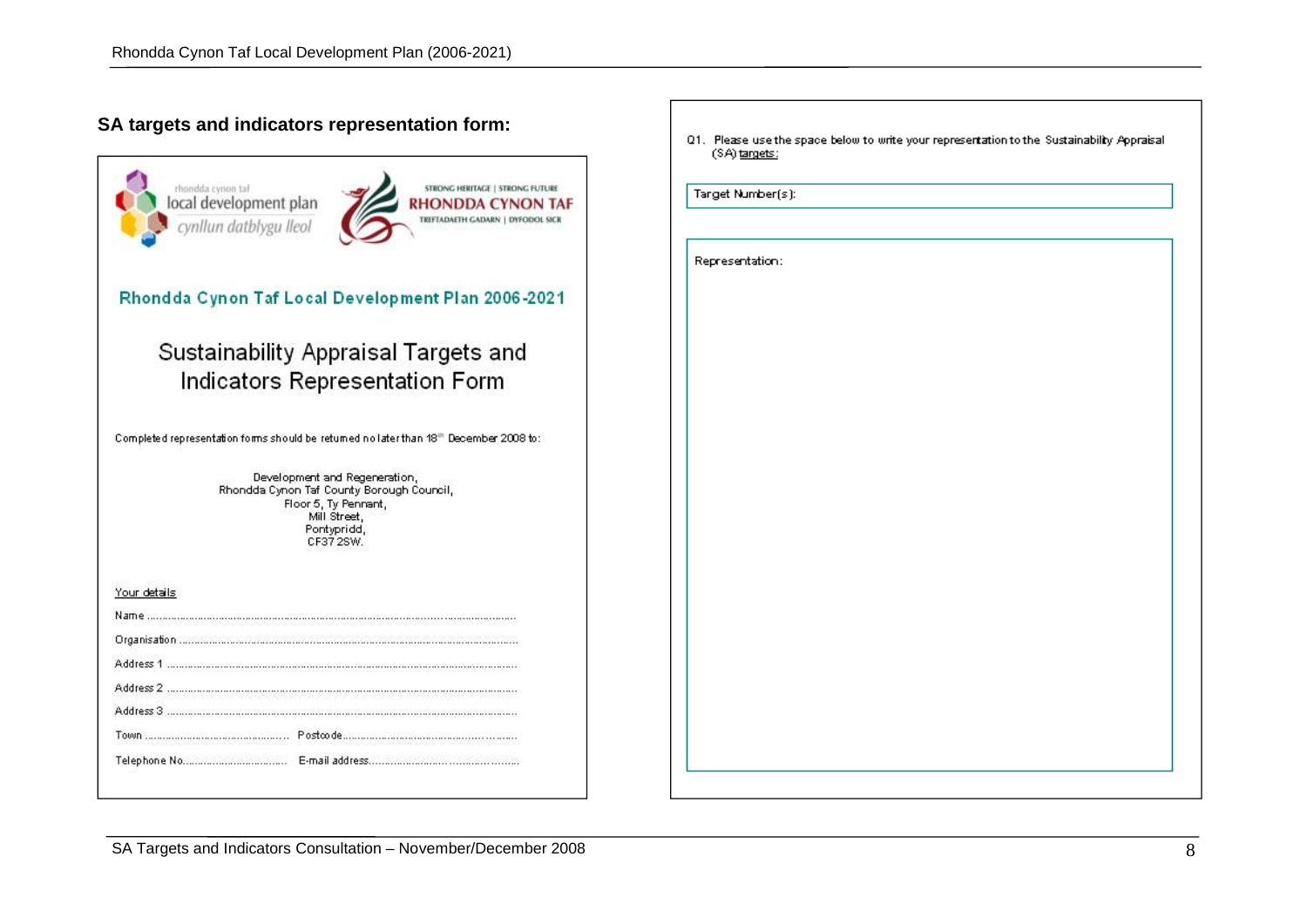| Q2. Please use the space below to say what changes (if any) you would like to be made to the Sustainability Appraisal (SA) <u>targets:</u> | 03. Please use the space below to write your representation to the Sustainability Appraisal (SA) indicators: |
|--------------------------------------------------------------------------------------------------------------------------------------------|--------------------------------------------------------------------------------------------------------------|
|                                                                                                                                            | Indicator Number(s):                                                                                         |
|                                                                                                                                            | Representation:                                                                                              |
|                                                                                                                                            |                                                                                                              |
|                                                                                                                                            |                                                                                                              |
|                                                                                                                                            |                                                                                                              |
|                                                                                                                                            |                                                                                                              |
|                                                                                                                                            |                                                                                                              |
|                                                                                                                                            |                                                                                                              |
|                                                                                                                                            |                                                                                                              |
|                                                                                                                                            |                                                                                                              |
|                                                                                                                                            |                                                                                                              |
|                                                                                                                                            |                                                                                                              |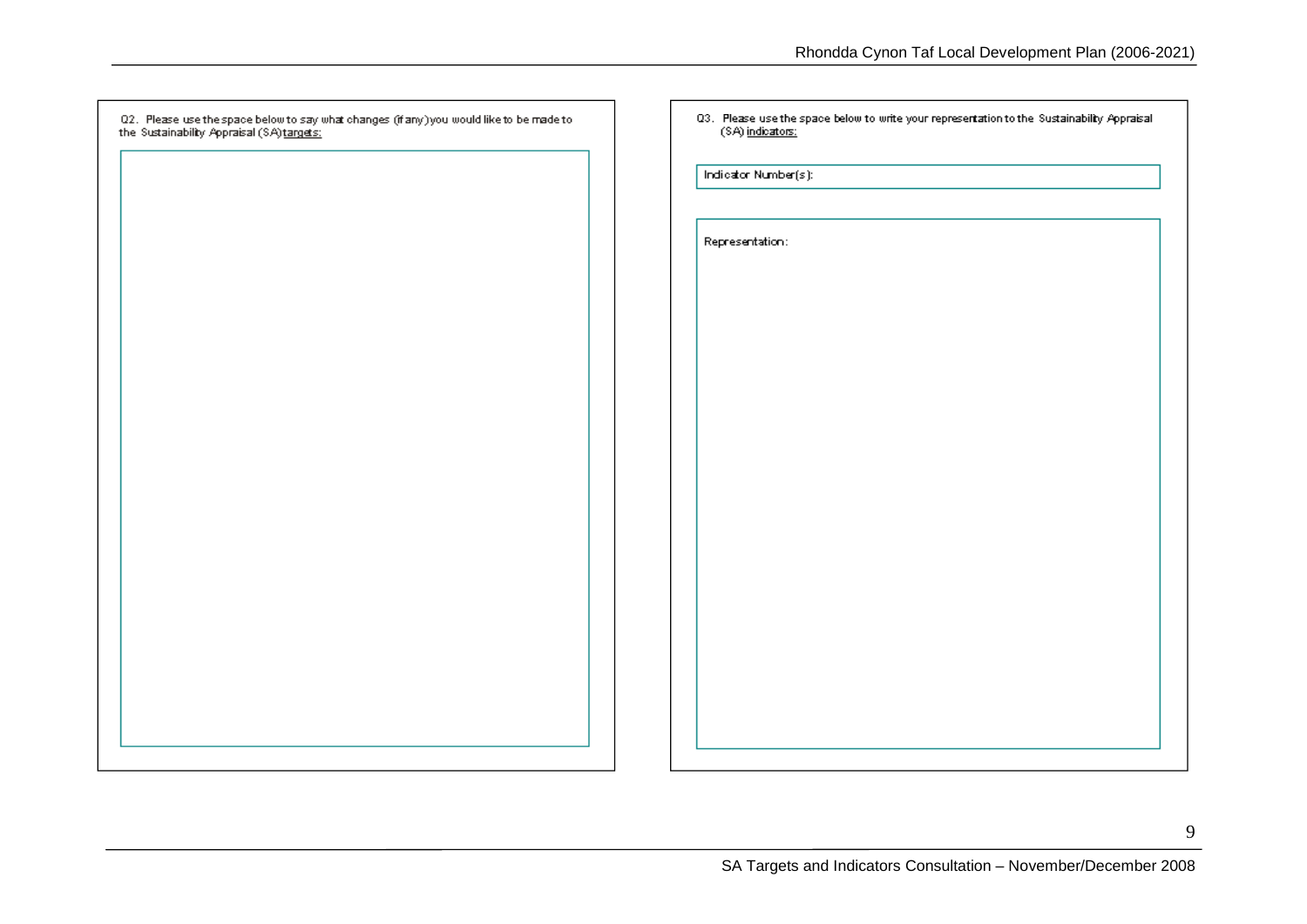Q4. Please use the space below to say what changes (if any) you would like to be made to the Sustainability Appraisal (SA) i<u>ndicators:</u>

Thank you for taking time to complete and return this questionnaire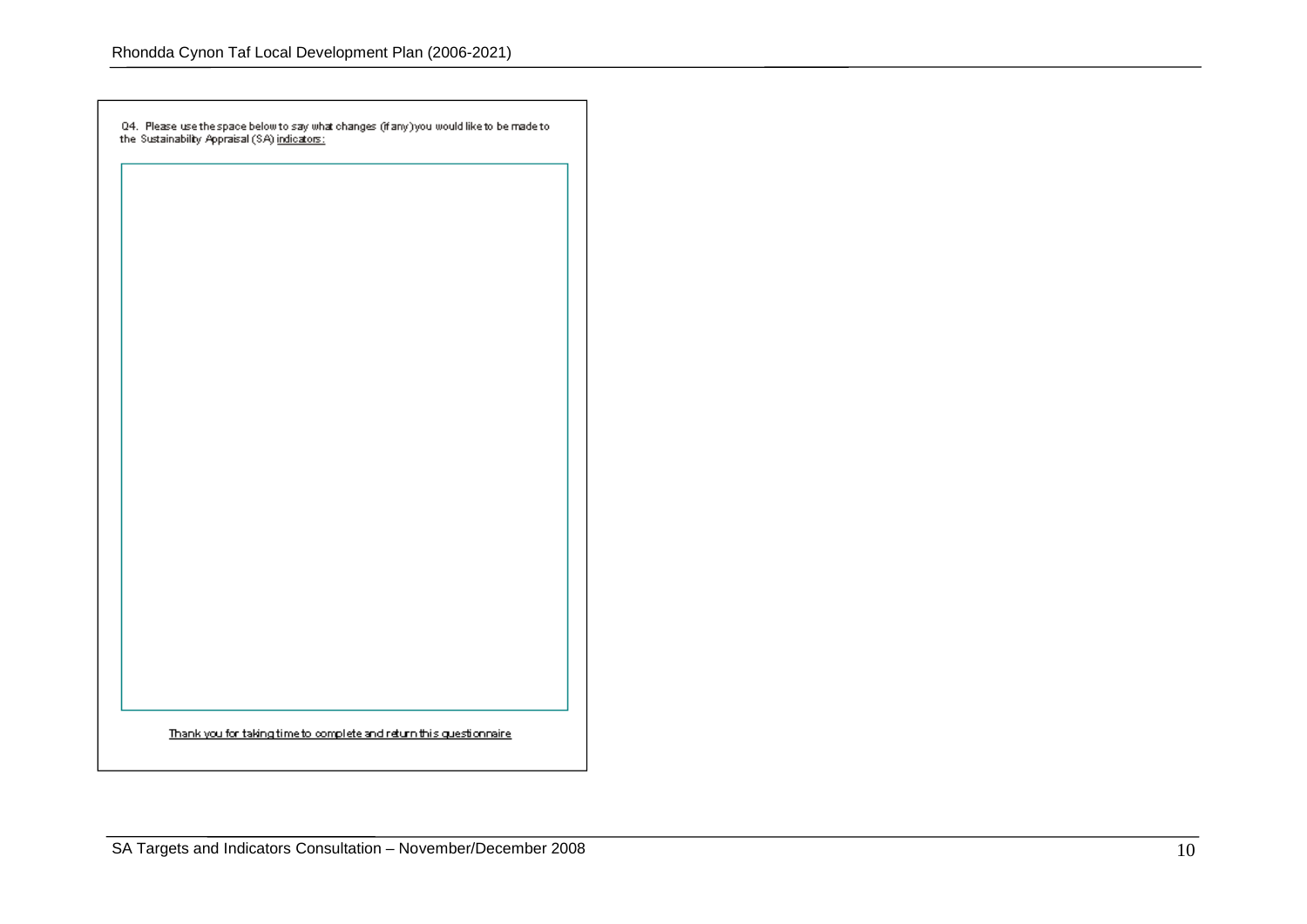### **4.0 RESULTS OF SA TARGETS AND INDICATORS CONSULTATION**

4.1 Of the 14 consultation bodies and neighbouring authorities that were consulted on the 21 SA targets and indicators; 2 responses were received. A further 3 responses were received from residents in Rhondda Cynon Taf.

4.2 Below are the 5 representations received on the SA targets and indicators consultation:

### **1. Environment Agency Wales**

**Target:** There is no SA target regarding air quality. RCT is an Air Quality Management Area.

**Change:** Include a target for air quality to read: 'Improve air quality'.

**Indicator:** There is no SA indicator regarding air quality

**Change:** Include an indicator that measures the decrease in the pollutant(s) that the Air Quality Management Area (AQMA) has been declared for. This is from Defra's air quality indicators.

### **Target 11 – Water**

**Target:** There is no SA target for improving water quality

**Change:** Include the SA target: 'Improve water quality'

**Indicator:** There is no SA indicator for improving water quality

**Change:** Include the following indicators:

'% of total classified river length complying with water quality objective (GQA: General Quality Assessment), or of 'good' status'.

And,

'% of total classified river length complying with RQO/RE (River Quality Objective/River Ecosystem) target'.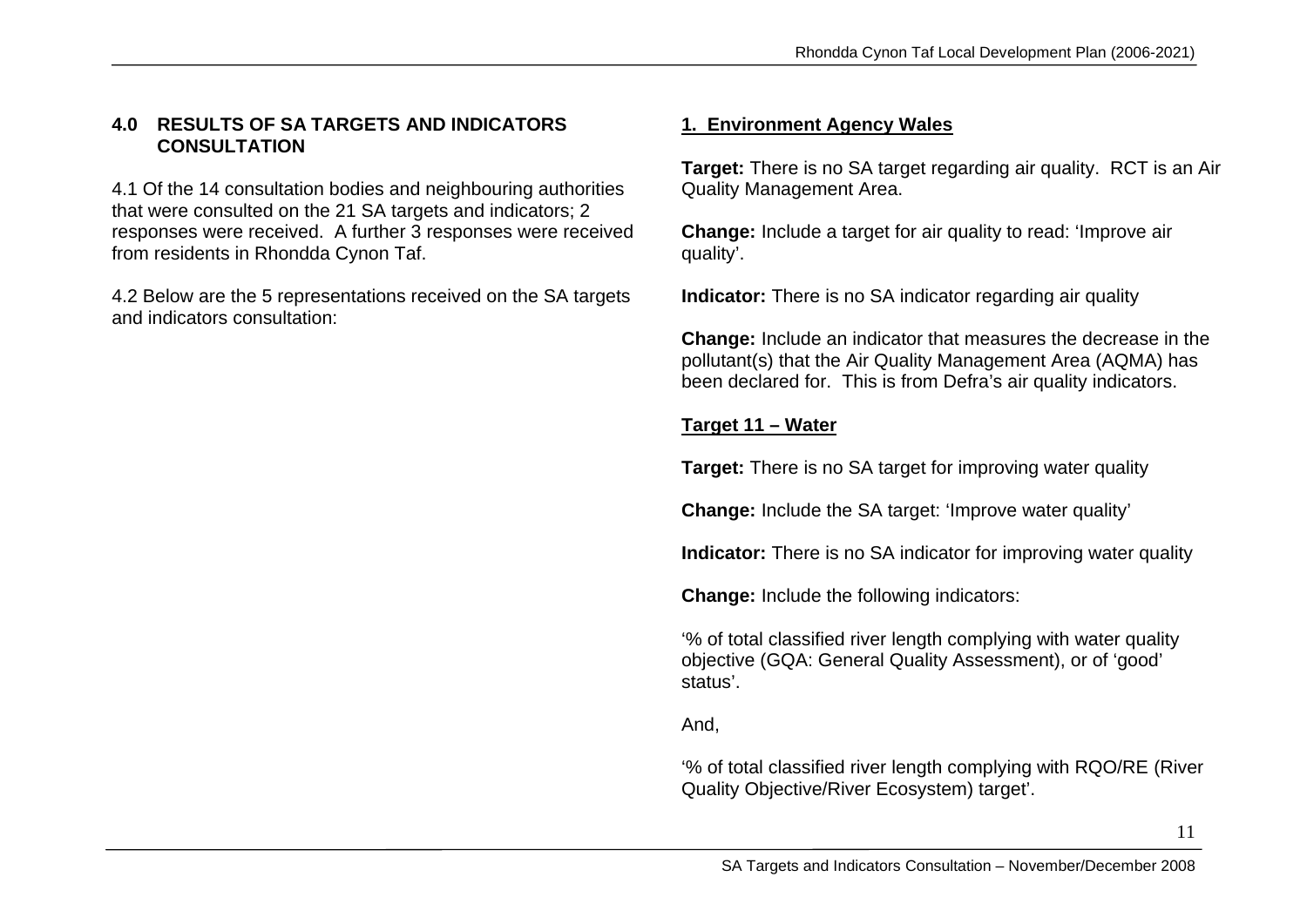The Environment Agency collate and issue this data. This is currently done under the General Quality Assessment (GQA), but will be superseded within the next 2-3 years by the Water Framework Directive (WFD).

### **Target 11 – Water**

**Target:** The SA Target wording 'promote sustainable water resource management ' is not appropriate for the SA indicator

**Change:** We advise the word 'resource' is deleted and the word 'surface' is inserted before water to read: 'Promote sustainable surface water management'.

### **Target 11 – Water**

**Target:** The target: 'reduce flood risk to people, property and maintain integrity of floodplain' is not appropriate and does not relate directly to its indicator.

**Change:** We recommend the SA target is deleted and replaced with: 'avoid development in flood risk areas'.

**Indicator:** The indicator is not appropriate for the target. The amount of development in C1 and C2 does not directly relate to reducing flood risk to people and property, particularly to those already living in at risk areas.

**Change:** We recommend the SA indicator is replaced with: 'number of as proportion of total of new development allowed in C1 and C2 contrary to TAN 15'.

### **2. Countryside Council for Wales (CCW)**

CCW roughly supports the overall scope of the refined targets and indicators. Detailed comments are set out below:

### **Target/Indicator 3 – Communities**

CCW welcomes the inclusion of an indicator for access to public transport and community services but there is no measure of quality of the services to be accessed within the indicator. While this is beyond the scope of the table, it should be considered when developing the detail of the monitoring plan for the LDP/SA/SEA.

### **Target/Indicator 4 – Health**

CCW are disappointed that this target and indicator do not also include a specific reference to the 'countryside' or 'natural environment' in line with the Accessible Natural Green Space Assessment that was carried out in RCT on behalf of CCW and the Heads of the Valleys Programme.

#### **Target/Indicator 7 – Transport**

CCW welcomes this indicator, but would encourage RCT to develop more detail for the indicator within the final monitoring plan (for example the number of new developments with Travel Plans, Home Zones, car clubs etc).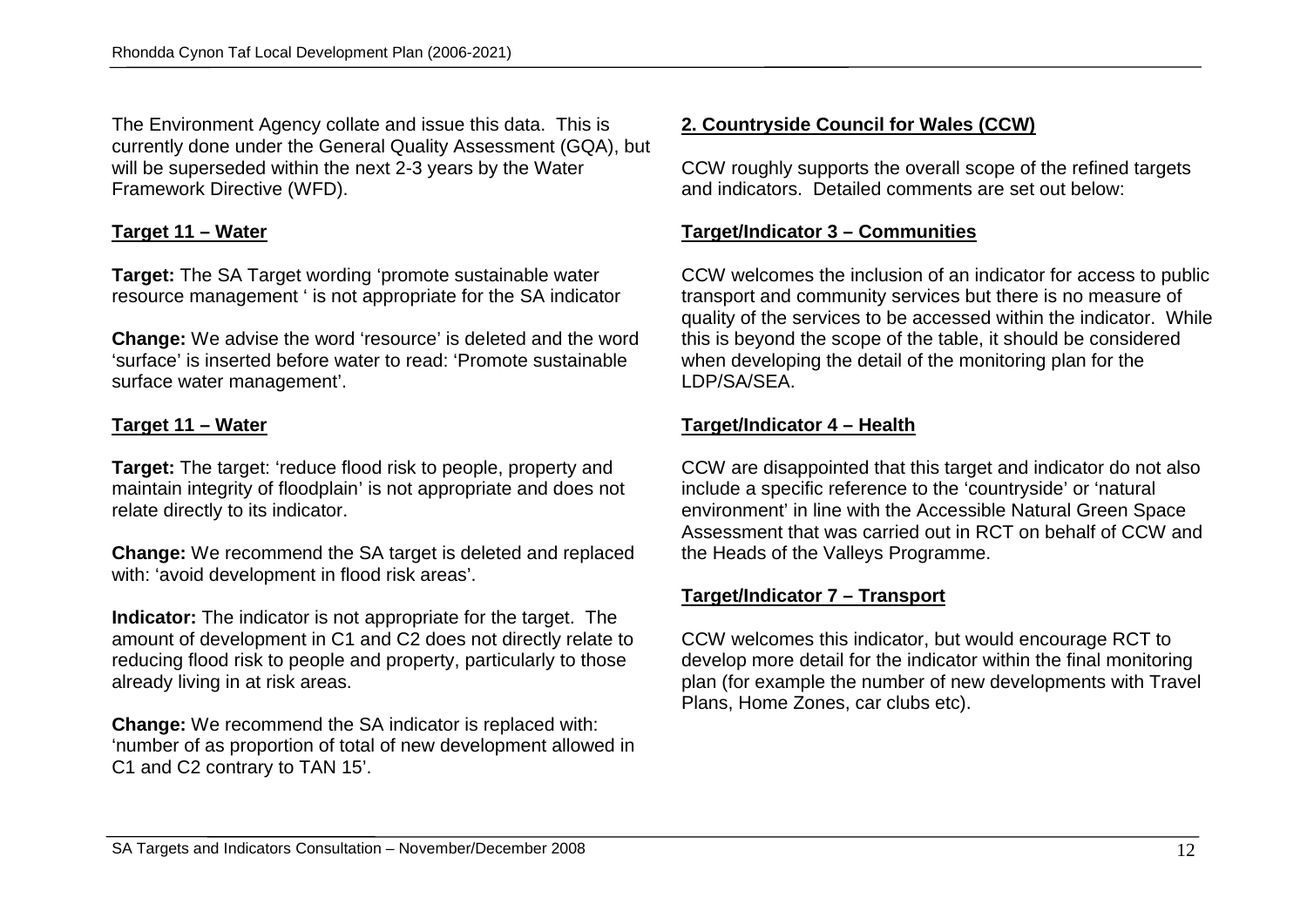### **Target/Indicator 8 – Built Environment**

CCW welcomes the inclusion of BREEM/Sustainable Homes Standards in the indicator, but would also encourage crossreference to the 'energy' indicator 13.

### **Target/Indicator 9 – Landscape**

While CCW support and encourage the inclusion of a landscape indicator, CCW would also welcome clarification on how 'favourable condition status' will be measured or made responsive to the plan. The European Landscape Convention sets out the necessity of enabling landscapes to evolve and it may be useful to reference both this and the recent work carried out by the Heads of the Valleys Programme on developing a landscape framework in the more detailed monitoring programme.

### **Target/Indicator 10 - Biodiversity**

CCW welcomes the inclusion of a specific biodiversity target and indicator and their link to the RCT Biodiversity Action Plan. However, CCW are unsure what is meant by '% change' in this context and would recommend clarifying whether this relates to percentage increase in area of habitat and/or numbers of BAP species and how it is reactive to the plan.

An alternative/additional indicator might be to look at how the Plan will contribute towards achieving better ecological functioning, for example, through enhancing ecological connectivity.

### **Target/Indicator 11 – Water**

CCW welcomes the inclusion of a sustainable water resource management target and welcome the use of SuDS as an indicator. Ideally, CCW want to see the percentage of schemes incorporating SuDS to increase on a year-by-year basis and the inclusion of some measure of water supply/usage/reduction. CCW particularly welcome the target of maintaining the integrity of the floodplain.

### **Targets/Indicators 12 and 13 – Climate Change and Energy**

CCW believe that indicators chosen for these two targets are closely related and also linked to Target 8. CCW would have liked to see reference to energy strategies within one of these indicators (which would cover both energy use/conservation and provision). Similarly, while % reduction in CO2 emissions in the housing stock may be reactive to the plan, CCW believe it is somewhat limited in scope compared to the potential capacity of the plan to both minimise green house gas production and also show how the County Borough intends to adapt to climate change effects.

### **Target/Indicator 14 – Land and Soils**

CCW welcome the inclusion of a target and indicator for soils, however, while this is an acceptable indicator for quantity (providing it is suitably qualified, for example, if gardens are classified as 'previously developed' or 'brown field' land then infilling can effectively decrease the amount) CCW would wish to see an indicator for 'quality' as well, possibly through the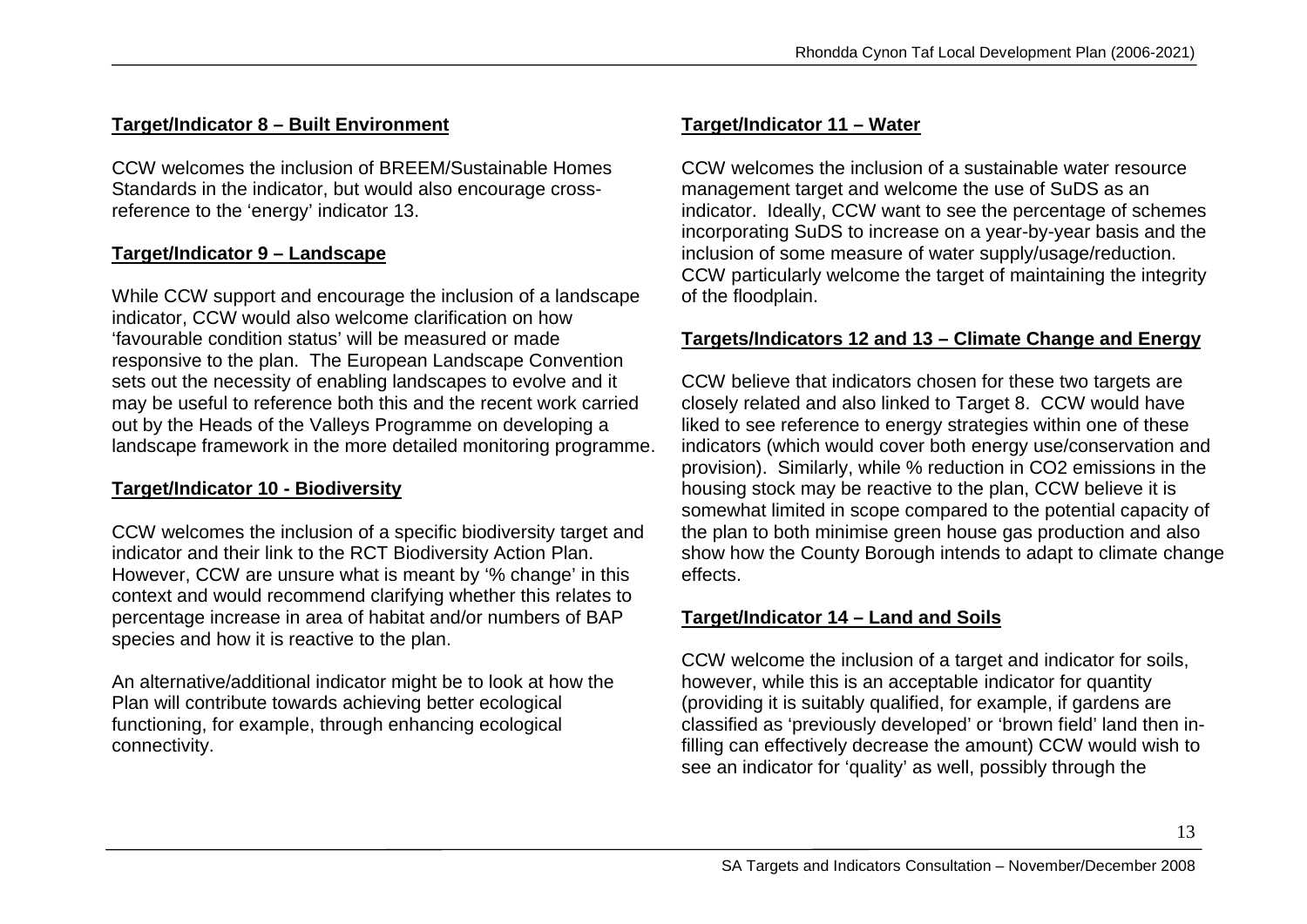requirement of new developments to have a soil management plan.

### **3.**

Resident of Rhondda Cynon Taf:

#### **Target/Indicator 3 – Communities**

In agreement with proposed target and indicator. No change specified.

#### **Targets 4 – 16:**

Requirement for further consultation with regards the aforementioned targets and indicators.

No representation or change to SA targets and indicators specified.

### **4.**

Resident of Rhondda Cynon Taf:

#### **Target 1 – Housing**

**Target:** The availability of affordable homes is provided by several methods. Social landlords undertaking new builds, Section 106 agreements with developers and bringing back to use older housing stock.

**Change:** No change specified

**Indicator:** An overall indicator is meaningless if no account of how the houses have been provided isn't incorporated into the calculation. The LDP was also formulated giving a certain mix of tenures and an attempt at measuring this against supply should be undertaken.

#### **Change:**

 $\overline{a}$ 

Amend to the following:

Social landlords = supply of affordable homes Section 106 agreements = supply of affordable homes Old housing stock = supply of affordable homes

Total as a percentage of total houses built

#### **Indicator 4 – Health**

**Indicator:** No attempt to capture the number of people who just enjoy the open air

**Change:** In addition to number of visits members of walking clubs and rambler groups.

#### **Indicator 5 – Economy**

**Change:** An additional indicator on the number of new jobs created / no of jobs lost.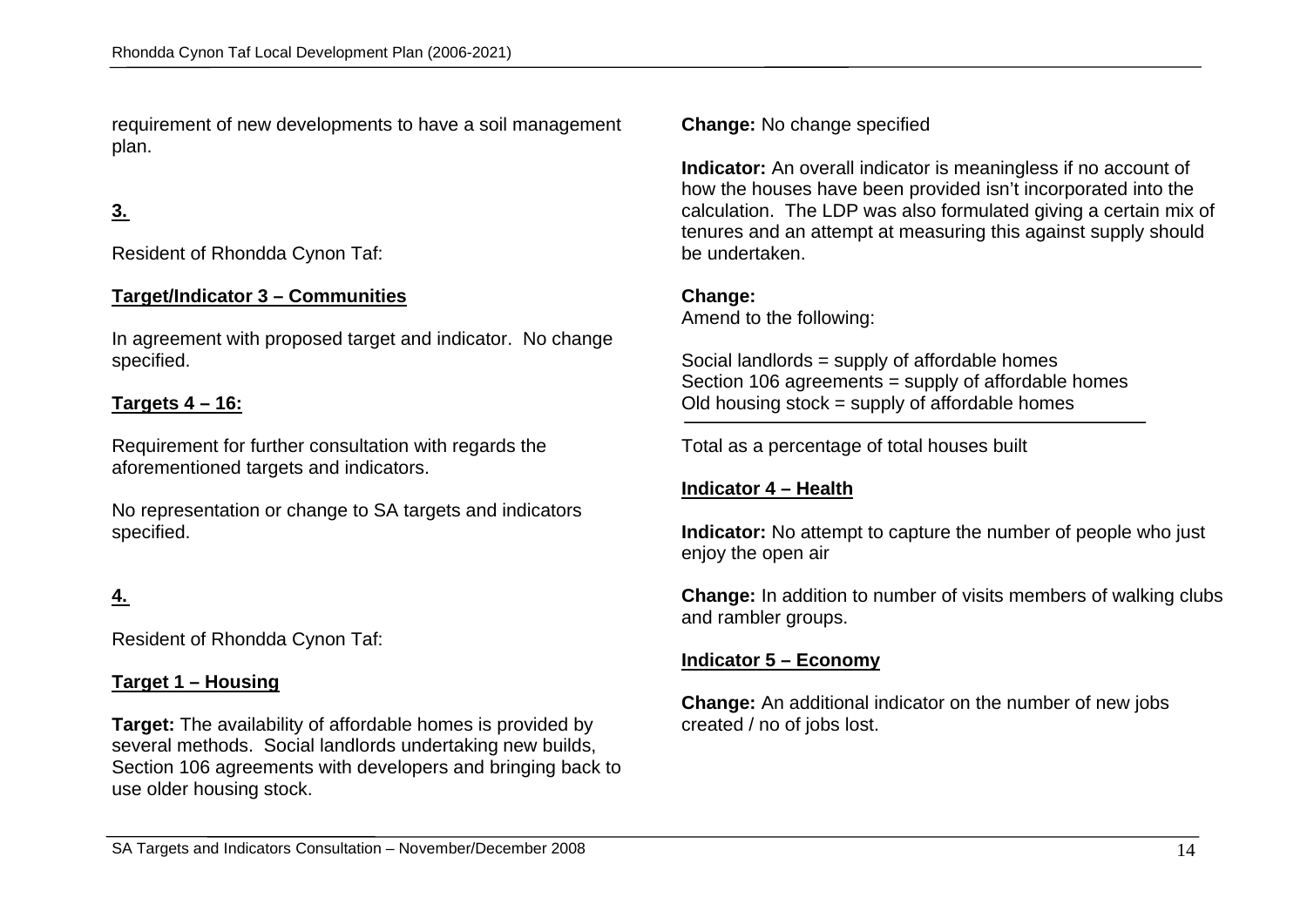### **Indicator 11 – Water**

**Indicator:** Floodplain is an area of land and no attempt has been made to quantify this. Also it should be cross-referenced to the major rivers in RCT.

**Change:** An additional indicator on the area of floodplain lost per river catchment

### **Indicator 14 – Land and Soils**

**Indicator:** No attempt to incorporate the size of the development. The available land is not finite and should be expressed as acres or hectares. Large proportions of developments are used for infrastructure or possibly leisure and therefore the size of the whole development should be taken into account, not just the houses provided.

**Change:** An additional indicator on the number of sites on previously developed land in hectares / total number of development sites in hectares.

### **5.**

Resident of Rhondda Cynon Taf:

#### **Target 1 – Housing**

**Target:** Housing is supplied in a number of ways, new build both private and developer led, private owner occupation, social and other landlords, 106 agreements, refurbishments, etc. These

have to be quantified separately in order to assess an overall need before providing; otherwise you create more unneeded properties.

**Change:** What is the point of putting houses where transport (especially roads) is bad, every project needs to be assessed as to its viability and correct provision for the community concerned.

#### **Target 2 – Culture and Heritage**

**Target:** There are very few remaining historic buildings in the Rhondda. The LDP is advocating the reduction of conservation areas in the plan in contradiction to this proposal.

Little is being done to preserve the landscape and archaeology in the Rhondda Fawr. More needs to be done to identify areas and designate them as areas of outstanding beauty, to protect them against development.

**Change:** Much more attention is needed here, most of our archaeological sites are neglected and buildings destroyed.

#### **Target 3 – Communities**

**Target:** Increase wealth and health with better, well-paid jobs and improved facilities and services.

**Change:** Prevent area boundaries forcing facilities into adjoining areas to improve figures.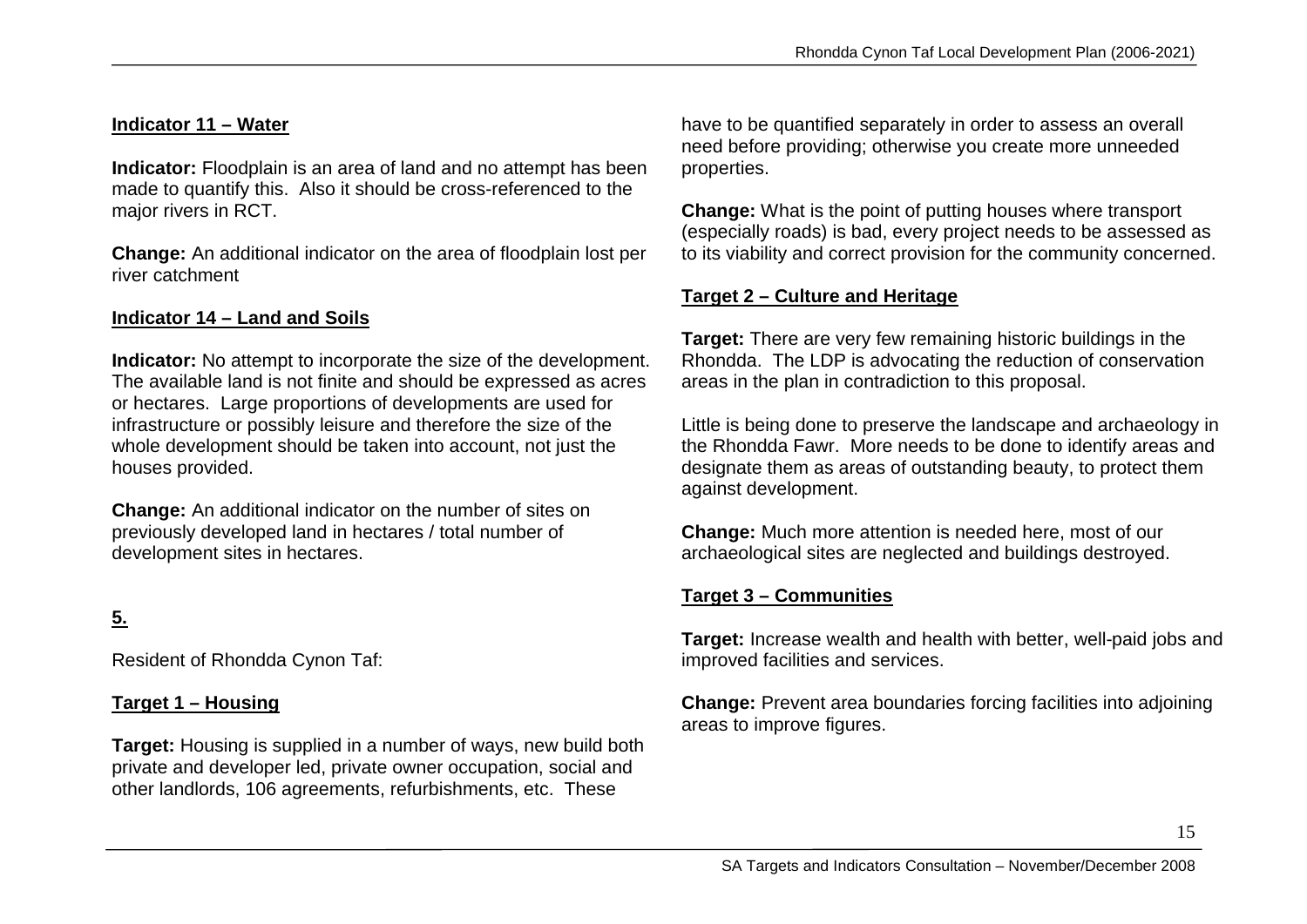#### **Target 4 – Health**

**Target:** Sports and recreation are not the best markers, many people take alternative exercise. A better marker would be the number of visits to doctors per head of population and the number of hospital visits for health problems.

**Change:** Health is regulated by living standards. This can only be improved by better well-paid jobs and better healthcare and services to the sick. Sports are not indicators of health.

#### **Target 5 – Economy**

**Target:** The roads need major upgrading to entice any prospective boost in the economy of the Rhondda, north of Pontypridd.

**Change:** Yes

#### **Target 6 – Employment**

**Target:** New business needs new communication roads. Little plans seem to be forthcoming to improve the situation for jobs within the community, so travel to other areas is essential.

**Change:** Bring better well paid jobs up the valleys.

#### **Target 7 – Transport**

**Target:** As per Target 6. Too many houses and not enough jobs.

**Change:** Roads need major improvements.

#### **Target 8 – Built Environment**

**Target:** Well-designed offices, laboratories, science parks and factories etc near the housing, must be matched with transport integration.

**Change:** Addressed in LDP Evidence Base.

#### **Target 9 – Landscape**

**Target:** Agree, but this requires identification of the landscapes.

**Change:** Encourage tourism to the Rhondda Fawr and designate the area one of Outstanding Natural Beauty and geological importance.

#### **Target 10 – Biodiversity**

**Target:** Agree

**Change:** Allocate a country park in the Rhondda

#### **Target 11 – Water**

**Target:** Concern expressed on allowing developers to raise ground levels to put flood plains out of C2 category areas. The flooding is only passed downriver to endanger other sites.

**Change:** Concerns regarding development on floodplains.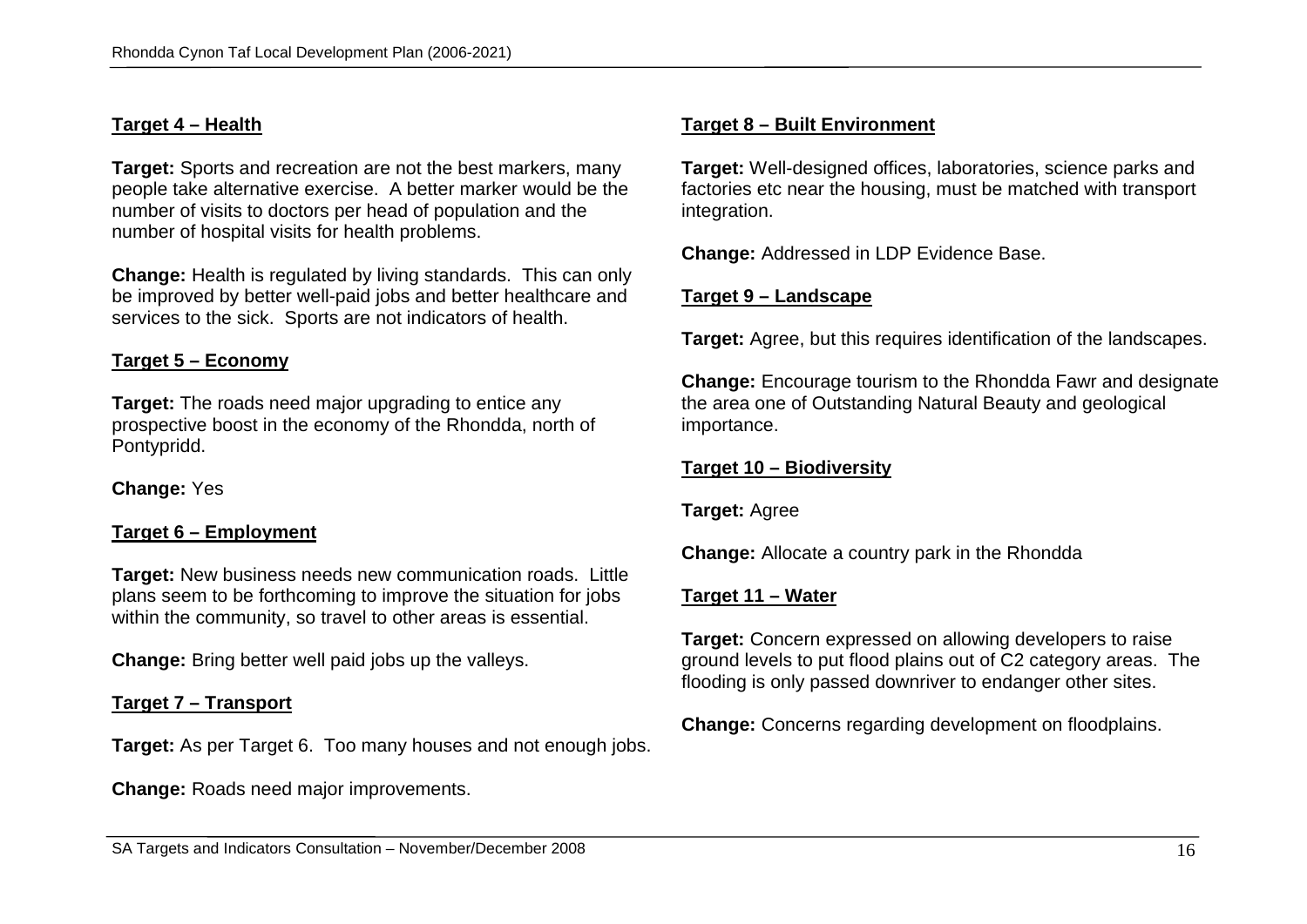### **Target 12 – Climate Change**

**Target:** More needs to be done, for example tree planting and other active measures.

**Change:** Wider issues need to be addressed**.**

#### **Target 13 - Energy**

**Target:** Access untapped energy, for example water power and tidal.

**Change:** Use alternative thinking, for example hydro, wave and solar power.

#### **Target 14 – Land and Soils**

**Target:** Every site must be properly assessed. Concern expressed with developing on brownfield land.

**Change:** Concern expressed on the continual emphasis of the SA targets and indicators on monitor residential development.

#### **Target 15 – Waste**

**Target:** Remove cost of disposal to prevent fly tipping.

**Change:** Set up a recycling research centre to pool technology and source the best methods of disposal/recycling.

### **Target 16 – Minerals**

**Target:** Agree.

**Change:** Sites should be investigated, categorised and used to best advantage, including restoration to recreational areas.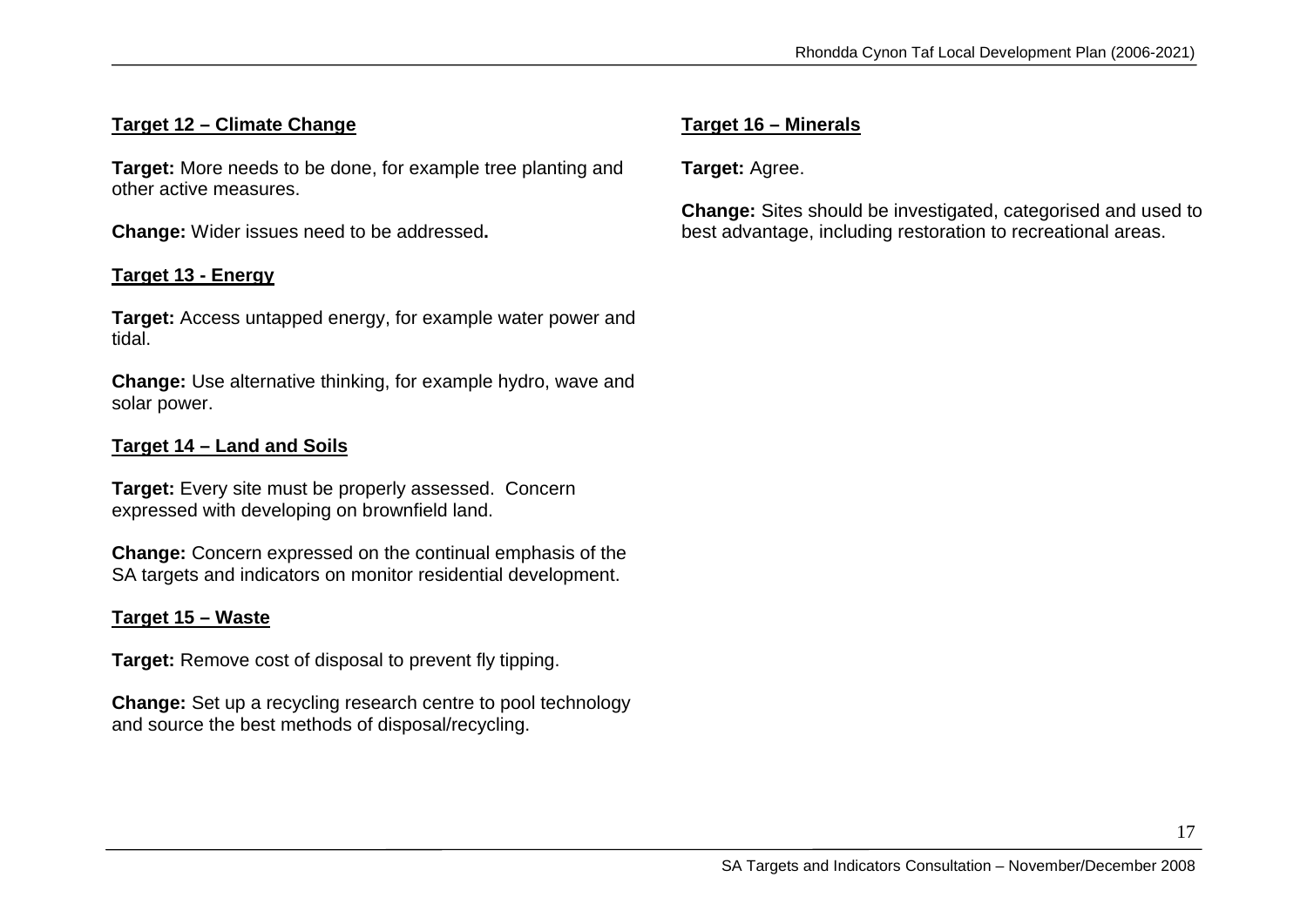### **5.0 CONCLUSION**

**?**